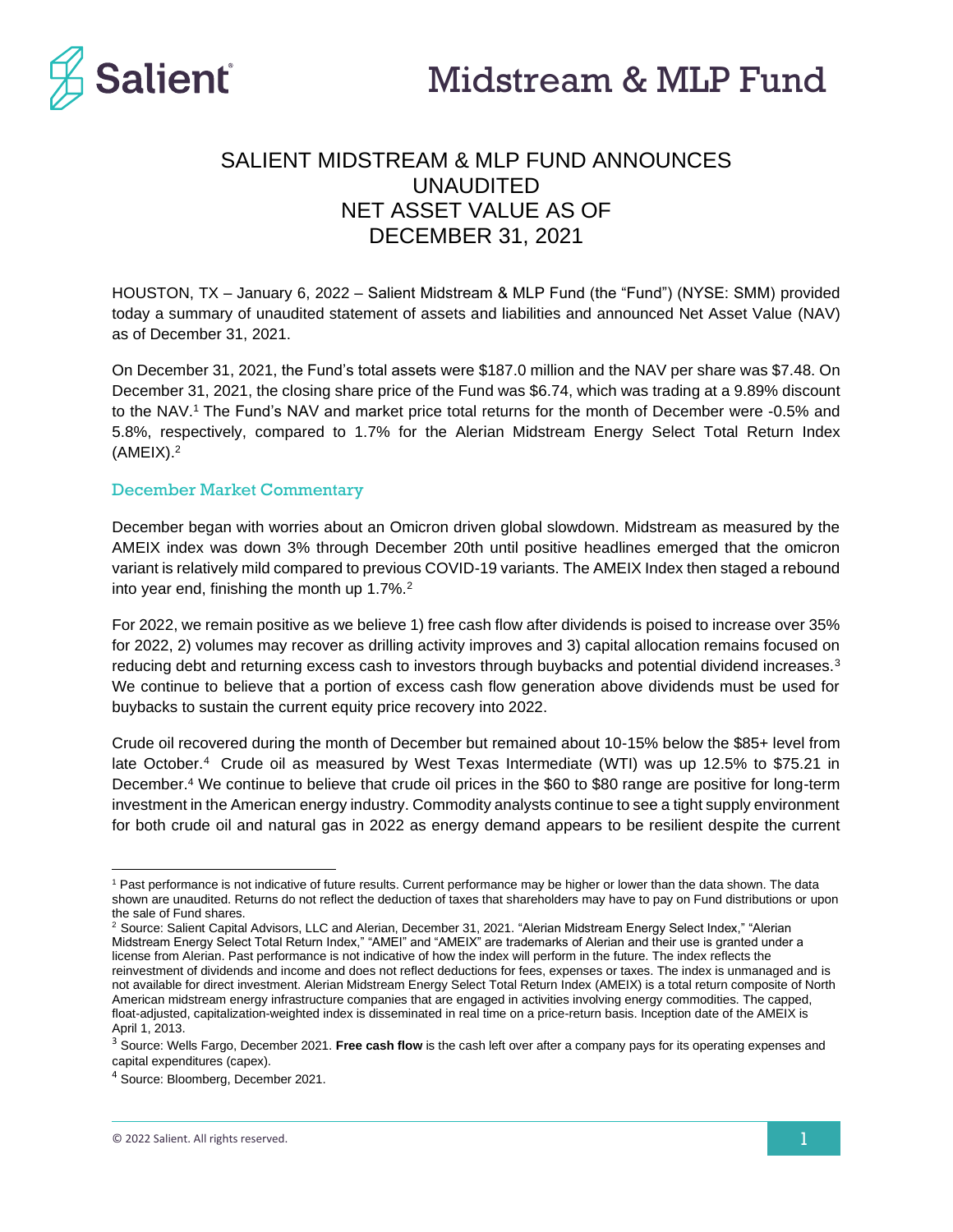COVID-19 wave. We believe that current commodity prices are sufficient to lead to U.S. volume growth in 2022, with increases in production already showing up in recent Energy Information Administration (EIA) numbers. The promise of these incremental volumes should be supportive of midstream names going forward.

As we begin 2022, we believe the below themes will be integral to the energy infrastructure sector.

### **1. Strong Capital Discipline**

- a. Capital expenditure (capex) remains well below 2019 and 2020 levels.
- b. Many companies have underutilized assets and only need to spend on sustaining capex.

### **2. Free Cash Flow (FCF) Accelerates**

- a. Industry FCF grows as capital projects are completed and spending comes down.
- b. We believe free cash flow after dividends is expected to grow in 2022.

#### **3. Deleveraging Continues<sup>1</sup>**

- a. Leverage has declined from 4.7x in 2020 to ~4.3x today.
- b. We see the potential for midstream leverage to decrease below 4.0x by 2023.

### 4. **Buyback Capacity Improves**

- a. 2021 was a focus on balance sheets.
- b. 2022 will allow companies to direct more capital to buybacks.

### **5. Growth and Improving Rate of Change**

- a. Earnings before income, tax, depreciation and amortization (EBITDA) Growth<sup>2</sup>
- b. Dividend Growth
- c. Volume Growth
- d. Tariff Growth
- e. Buybacks

### **6. Energy Transition is Accelerating**

- a. Strength in solar & battery storage.
- b. Renewable fuels continue to ramp and capture capex.
- c. Carbon capture opportunities continue to accelerate.

## EMG Utica Pricing Update

Salient Capital Advisors, LLC (the "Adviser") in December 2021 identified an error in the valuation of the EMG Utica portfolio asset, which was corrected on December 31, 2021, resulting in the restatement of the fund's NAV for the period August 19, 2021 until December 30, 2021. The error resulted in an overstatement of NAV having an impact varying between approximately \$0.07 and \$0.11 per share during the period. The Adviser identified that a variable input had instead been hard coded in the model used for fair valuation of this investment, resulting in an error in the fair valuation of the investment. The improperly hard coded input was corrected and the fair valuation reflected on December 31, 2021. The correction resulted in the need for restatement of the Fund's NAV for the period noted above, and the error resulted in a reimbursement to the Fund by the Adviser of approximately \$5,600 in advisory fees. The proper valuation will be reflected in the Fund's audited financial statements for the period ended November 30, 2021, when issued.

<sup>1</sup> **Leverage** is the use of borrowed capital for (an investment), expecting the profits made to be greater than the interest payable.

<sup>2</sup> **Earnings before interest, taxes, depreciation and amortization** is a measure of a company's overall financial performance and is used as an alternative to simple earnings or net income in some cases.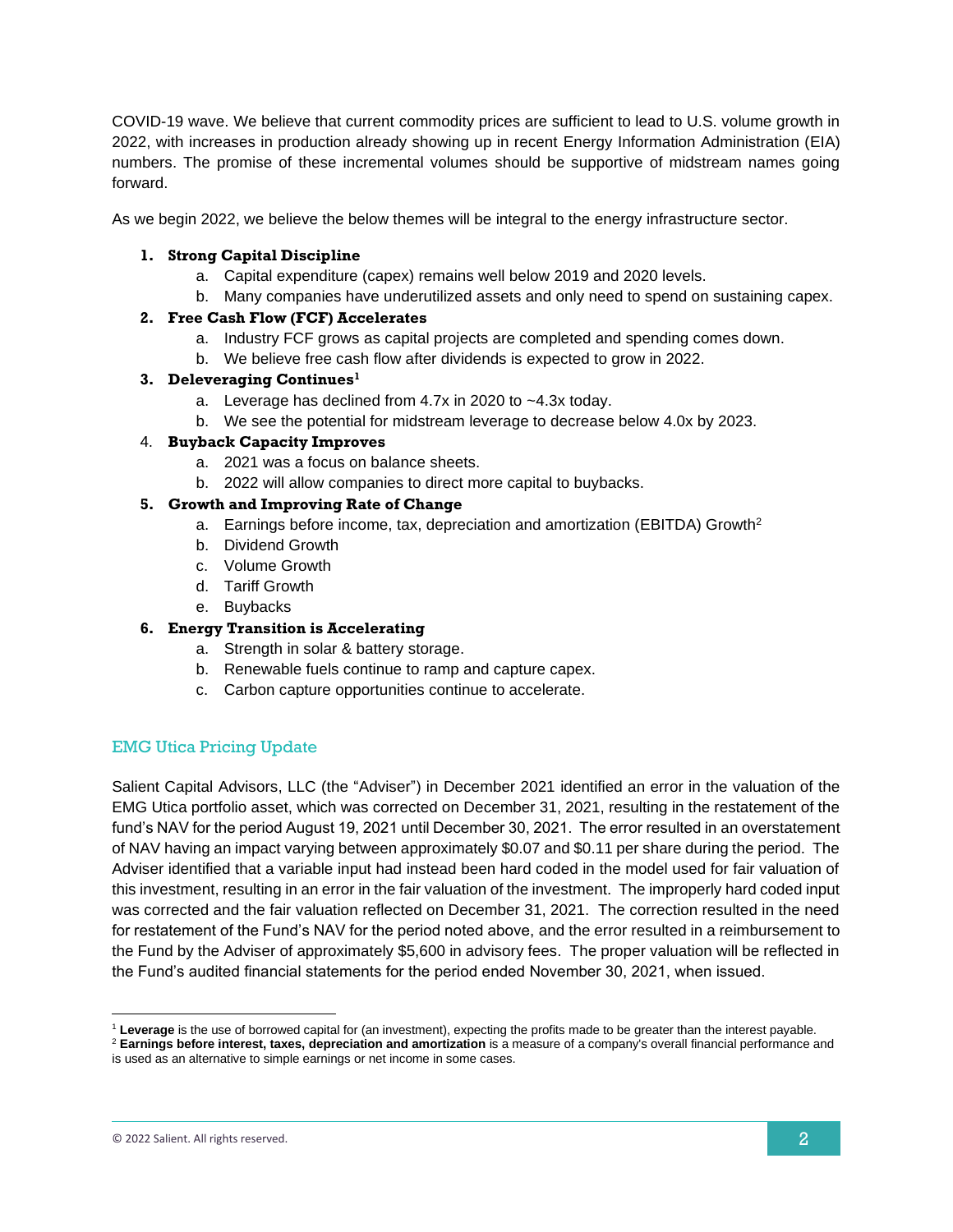| No.            | Symbol                       | <b>Name</b>                           | Country              | <b>Asset Type</b> | % of Gross<br>Assets |
|----------------|------------------------------|---------------------------------------|----------------------|-------------------|----------------------|
|                | EТ                           | Energy Transfer, L.P.                 | <b>United States</b> | <b>MLP</b>        | 9.2%                 |
| $\overline{2}$ | $\qquad \qquad \blacksquare$ | EMG Utica   Offshore Co-Investment LP | <b>United States</b> | C-Corp            | 7.5%                 |
| 3              | TRGP                         | Targa Resources Corp.                 | <b>United States</b> | C-Corp            | 6.6%                 |
| 4              | <b>MPLX</b>                  | MPLX, L.P.                            | <b>United States</b> | <b>MLP</b>        | 6.2%                 |
| 5              | LNG.                         | Cheniere Energy Inc.                  | United States        | C-Corp            | 6.1%                 |
| 6              | OKE.                         | ONEOK Inc.                            | <b>United States</b> | C-Corp            | 6.0%                 |
|                | ENB.                         | Enbridge Inc.                         | Canada               | C-Corp            | 5.3%                 |
| 8              | <b>WMB</b>                   | The Williams Companies Inc.           | <b>United States</b> | C-Corp            | 4.7%                 |
| 9              | <b>PAGP</b>                  | Plains GP Holdings, L.P.              | <b>United States</b> | C-Corp            | 4.7%                 |
| 10             | <b>ETRN</b>                  | Equitrans Midstream Corp.             | <b>United States</b> | C-Corp            | 4.7%                 |
|                |                              |                                       |                      |                   | 61.0%                |

The Fund's Top 10 holdings as of December 31, 2021 are shown below:<sup>1</sup>

For illustrative purposes only. Current and future holdings are subject to change and risk. Figures are based on the Fund's gross assets ex-cash. Source: Salient Capital Advisors, LLC, December 31, 2021.

The Fund's unaudited balance sheet as of December 31, 2021 is shown below:

# **Salient Midstream & MLP Fund Balance Sheet December 31, 2021 (Unaudited)**

| <b>Assets</b>             | (in millions) |  |
|---------------------------|---------------|--|
| Investments               | \$186.5       |  |
| <b>Other Assets</b>       | 0.2           |  |
| Cash and Cash Equivalents | 0.3           |  |
| <b>Total Assets</b>       | \$187.0       |  |
| Liabilities               |               |  |
| Line of Credit Payable    | \$54.0        |  |
| <b>Other Liabilities</b>  | 0.4           |  |
| <b>Total Liabilities</b>  | \$54.4        |  |
| <b>Net Assets</b>         | \$132.6       |  |

The Fund had 17.7 million common shares outstanding as of December 31, 2021.

Past performance is not indicative of future results.

<sup>1</sup> Fund shares do not represent a deposit or obligation of, and are not guaranteed or endorsed by, any bank or other insured depository institution, and are not federally insured by the Federal Deposit Insurance Corporation, the Federal Reserve Board or any other government agency. Data are based on total market value of Fund investments unless otherwise indicated. The data provided are for informational purposes only and are not intended for trading purposes.